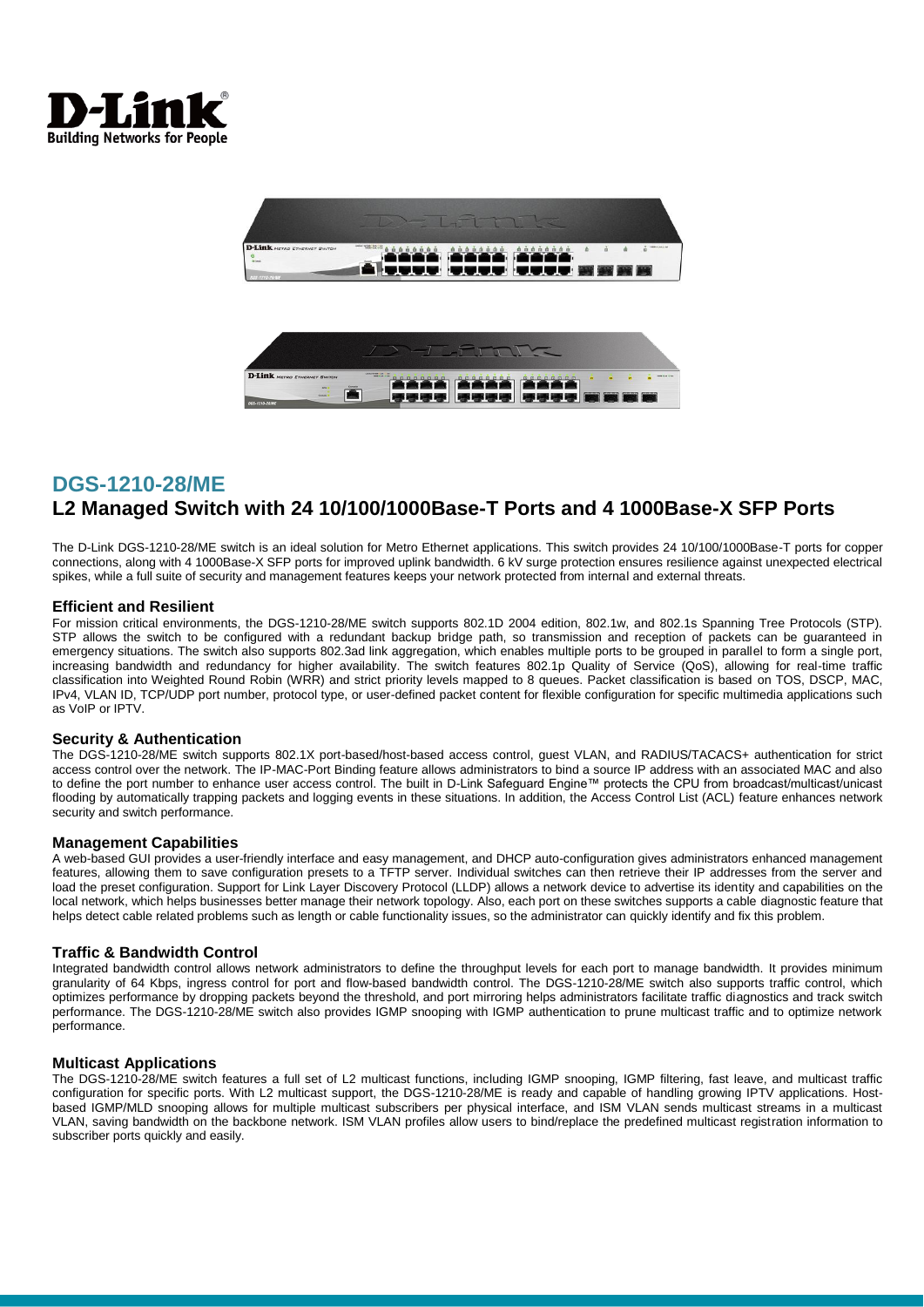

| <b>General Features</b>                       |                                                                                                                                                                                                                                                                                                                                                                               |                                                                         |                                                                                                                                       |
|-----------------------------------------------|-------------------------------------------------------------------------------------------------------------------------------------------------------------------------------------------------------------------------------------------------------------------------------------------------------------------------------------------------------------------------------|-------------------------------------------------------------------------|---------------------------------------------------------------------------------------------------------------------------------------|
| Model                                         | DGS-1210-28/ME                                                                                                                                                                                                                                                                                                                                                                | DGS-1210-28/ME                                                          | DGS-1210-28/ME/P                                                                                                                      |
| <b>Hardware Version</b>                       | A1, A2                                                                                                                                                                                                                                                                                                                                                                        | <b>B1</b>                                                               | <b>B1</b>                                                                                                                             |
| Hardware                                      |                                                                                                                                                                                                                                                                                                                                                                               |                                                                         |                                                                                                                                       |
| Size                                          | • 19-inch standard rackmount width<br>$\bullet$ 1U height                                                                                                                                                                                                                                                                                                                     |                                                                         |                                                                                                                                       |
| Interface                                     | • 24 10/100/1000Base-T ports<br>• 4 1000Base-X SFP ports<br>• RJ-45 console port                                                                                                                                                                                                                                                                                              |                                                                         |                                                                                                                                       |
| <b>LEDs</b>                                   | • Power<br>• Console<br>Link/Activity/Speed (per port)<br>٠                                                                                                                                                                                                                                                                                                                   | • Power<br>• Console<br>• Link/Activity/Speed (per port)<br>$\cdot$ RPS | • Power<br>• Console<br>• Link/Activity/Speed (per port)<br>$\bullet$ RPS                                                             |
| <b>Network Cables</b>                         | • UTP Cat. 5, Cat. 5e (100 m max.)                                                                                                                                                                                                                                                                                                                                            |                                                                         |                                                                                                                                       |
| <b>Power Connector</b>                        | • AC power connector                                                                                                                                                                                                                                                                                                                                                          | • AC power connector<br>• Connector for $RPS1$                          | • AC power connector<br>• Connector for external lead-acid 12 V<br>DC battery <sup>1</sup> (rechargeable, with voltage<br>monitoring) |
| Functionality                                 |                                                                                                                                                                                                                                                                                                                                                                               |                                                                         |                                                                                                                                       |
| <b>Standards and Functions</b>                | • IEEE 802.3 10Base-T Ethernet (twisted-pair copper)<br>• IEEE 802.3u 100Base-TX Fast Ethernet (twisted-pair copper)<br>• IEEE 802.3ab 1000Base-T Gigabit Ethernet (twisted-pair copper)<br>• IEEE 802.3az Energy Efficient Ethernet<br>• Auto-negotiation<br>• IEEE 802.3x Flow Control<br>• IEEE 802.3z 1000Base-X<br>• Auto MDI/MDIX adjustment for all twisted-pair ports |                                                                         |                                                                                                                                       |
| Duplex Mode                                   | • Full/half duplex for 10/100 Mbps speeds<br>• Full duplex for 1000 Mbps speed                                                                                                                                                                                                                                                                                                |                                                                         |                                                                                                                                       |
| Performance                                   |                                                                                                                                                                                                                                                                                                                                                                               |                                                                         |                                                                                                                                       |
| <b>Switching Capacity</b>                     |                                                                                                                                                                                                                                                                                                                                                                               | • 56 Gbps                                                               |                                                                                                                                       |
| Switching Method                              | • Store-and-forward                                                                                                                                                                                                                                                                                                                                                           |                                                                         |                                                                                                                                       |
| <b>MAC Address Table Size</b>                 | • 16K Entries                                                                                                                                                                                                                                                                                                                                                                 |                                                                         |                                                                                                                                       |
| 64-byte Max. Packet<br><b>Forwarding Rate</b> | • 41.7 Mpps                                                                                                                                                                                                                                                                                                                                                                   |                                                                         |                                                                                                                                       |
| RAM for CPU                                   | • 128 MB DDR3                                                                                                                                                                                                                                                                                                                                                                 | • 256 MB DDR3                                                           | • 256 MB DDR3                                                                                                                         |
| Packet Buffer                                 |                                                                                                                                                                                                                                                                                                                                                                               | $\bullet$ 1.5 MB                                                        |                                                                                                                                       |
| Flash Memory                                  | • 32 MB                                                                                                                                                                                                                                                                                                                                                                       |                                                                         |                                                                                                                                       |
| Jumbo Frame                                   | $\bullet$ 9,216 bytes                                                                                                                                                                                                                                                                                                                                                         |                                                                         |                                                                                                                                       |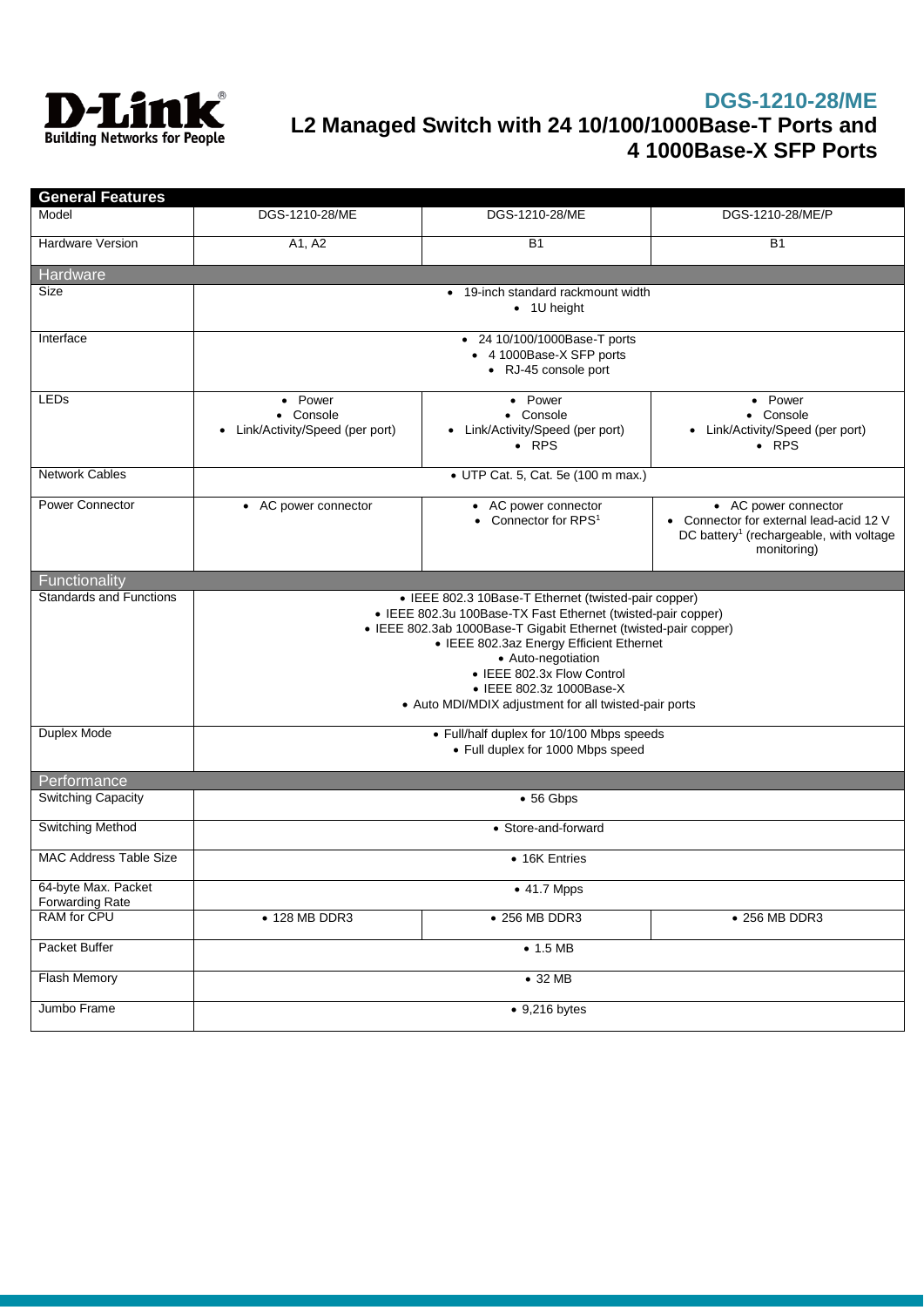

| Software                       |                                                                                                                                                                                                                                                                                                                                  |                                                                                                                                                                                                                                                                                                                                   |
|--------------------------------|----------------------------------------------------------------------------------------------------------------------------------------------------------------------------------------------------------------------------------------------------------------------------------------------------------------------------------|-----------------------------------------------------------------------------------------------------------------------------------------------------------------------------------------------------------------------------------------------------------------------------------------------------------------------------------|
| L2 Features<br>L2 Multicasting | MAC Address Table: 16K<br>٠<br>Spanning Tree Protocol<br>$\bullet$<br>- 802.1D STP<br>- 802.1w RSTP<br>- 802.1s MSTP<br>- BPDU filtering<br>- Root restriction<br>Ethernet Ring Protection Switching (ERPS, ITU-T)<br>G.8032) support (only for DGS-1210-28/ME/B and<br>DGS-1210-28/ME/P/B)<br><b>IGMP Snooping</b><br>$\bullet$ | Loopback Detection<br>Port Mirrorina<br>- Supports 1 mirroring group<br>- Supports One-to-One, Many-to-One, Flow-based (ACL)<br>mirroring for ingress traffic<br>L2 Protocol Tunneling (L2PT)<br><b>RSPAN</b><br>Link aggregation<br>$-802.3ad$<br>- Supports max 8 groups, 8 ports per group<br><b>MLD Snooping</b><br>$\bullet$ |
|                                | - IGMP v1/v2 Snooping, v3 awareness<br>- IGMP authentication/filtering<br>- Supports 1024 groups<br>- VLAN/host-based IGMP snooping fast leave<br>- Report Suppression<br>- IGMP Querier                                                                                                                                         | - MLD v1, MLD v2 awareness<br>- Supports 512 groups                                                                                                                                                                                                                                                                               |
| <b>VLAN</b>                    | 802.1Q Tagged VLAN<br>$\bullet$<br>VLAN group<br>$\bullet$<br>- Max. 4094 VLAN groups<br>Port-based VLAN<br>$\bullet$<br><b>GVRP</b><br>$\bullet$<br>Asymmetric VLAN<br>$\bullet$<br>Max. 256 dynamic VLAN<br>$\bullet$                                                                                                          | 802.1v Protocol VLAN<br>$\bullet$<br><b>VLAN Trunking</b><br>MAC-based VLAN<br>Port-based Q-in-Q<br>Q-in-Q Selective<br><b>ISM VLAN</b>                                                                                                                                                                                           |
| L <sub>3</sub> Features        | Max. 256 ARP entries<br>$\bullet$<br>Supports 255 static ARP entries<br>$\bullet$<br><b>Supports Gratuitous ARP</b><br>$\bullet$<br>IP Interfaces: 4<br>$\bullet$                                                                                                                                                                | <b>Default Route</b><br>$\bullet$<br><b>Static Routing:</b><br>$\bullet$<br>- Supports 60 IPv4 static routes<br>- Supports 30 IPv6 static routes                                                                                                                                                                                  |
| Quality of Service (QoS)       | CoS based on:<br>$\bullet$<br>- Switch port<br>- 802.1p priority queues<br>- VLAN ID<br>- MAC address<br>- IPv4/IPv6 address<br>- DSCP<br>- TOS<br>- Protocol type<br>- TCP/UDP port<br>- IPv6 traffic class                                                                                                                     | <b>Bandwidth Control</b><br>$\bullet$<br>- Port-based (Ingress, Min. Granularity 64 Kbps)<br>- Flow-based (Ingress, Min. Granularity 64 Kbps)<br>- Egress queue bandwidth control (Min. Granularity 64<br>$Kbps)^2$<br>Обработка очередей<br>- Strict Priority<br>- Weighted Round Robin (WRR)<br>8 outbound queues               |
| Access Control List (ACL)      | $\bullet$<br>ACL based on<br>- Switch port<br>- 802.1p priority<br>- VLAN ID<br>- MAC address<br>- Ether Type<br>- TOS<br>- IPv4/v6 address<br>- DSCP<br>- Protocol type<br>- IPv4/IPv6 TCP/UDP port number<br>- ICMP<br>- IPv6 traffic class<br>- User-defined packet content                                                   | Up to 768 ingress access rules<br>٠<br>ACL Action (permit/deny/mirror)<br>Time-based ACL<br><b>ACL</b> statistics<br>CPU interface filtering                                                                                                                                                                                      |
| AAA                            | 802.1X<br>$\bullet$<br>- Host-based access control<br>- Port-based access control<br>Guest VLAN<br>$\bullet$<br>Host-based MAC authentication<br>$\bullet$<br>Supports Microsoft <sup>®</sup> NAP<br>$\bullet$                                                                                                                   | RADIUS/TACACS+ accounting<br>٠<br>User Account Privilege (4 level user account)<br>MAC-based access control<br>- Max. 512 entries when using local database<br>Authentication for access control: RADIUS, TACACS+,<br>local database                                                                                              |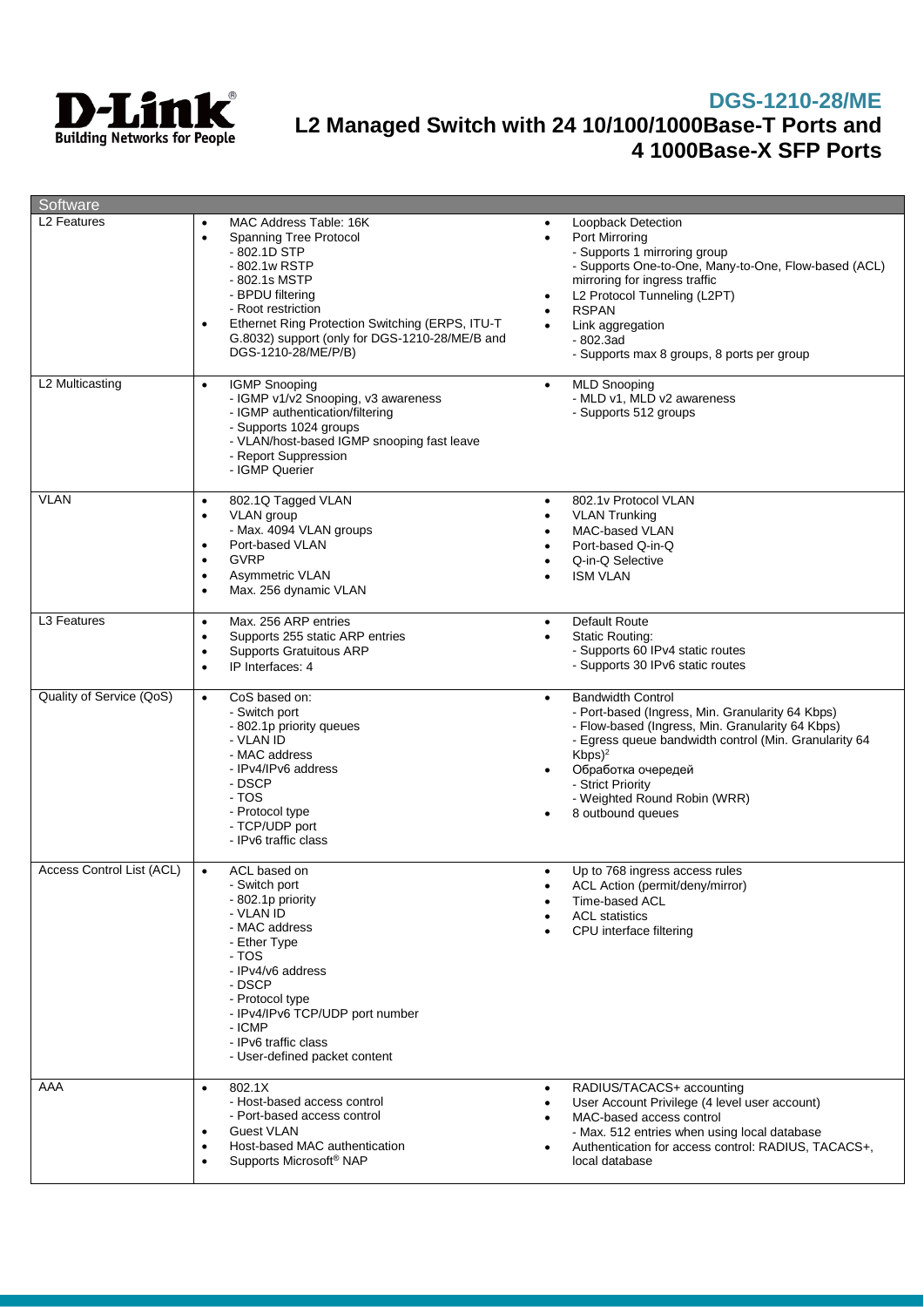

| Security         | SSH <sub>v2</sub><br>$\bullet$<br>SSL v1/2/3<br>$\bullet$<br>Port Security (Up to 64 MAC addresses per port)<br>IP-MAC-Port Binding (IMPB)<br>- ARP inspection<br>- IP inspection<br>- DHCP Snooping IPv6<br>Broadcast/Multicast/Unicast storm control                                                                                                                                                 | D-Link Safeguard Engine<br><b>DHCP Server Screening</b><br>DHCP client filtering<br><b>BPDU</b> attack protection<br>DoS attack prevention<br>Traffic segmentation                                                                                                                                                                                                                                                                                                                                      |
|------------------|--------------------------------------------------------------------------------------------------------------------------------------------------------------------------------------------------------------------------------------------------------------------------------------------------------------------------------------------------------------------------------------------------------|---------------------------------------------------------------------------------------------------------------------------------------------------------------------------------------------------------------------------------------------------------------------------------------------------------------------------------------------------------------------------------------------------------------------------------------------------------------------------------------------------------|
| <b>OAM</b>       | 802.3ah Ethernet Link OAM<br>- Supports 802.3ah link layer remote loopback and<br>discovery (System log and SNMP)<br>- 802.3ah D-Link extension: D-link Unidirectional<br>Link Detection (DULD), (System log and SNMP)                                                                                                                                                                                 | Cable diagnostics<br>٠<br>$\bullet$<br>Dying Gasp (only for DGS-1210-28/ME/B and DGS-1210-<br>28/ME/P/B)<br>Digital Diagnosics Monitoring (DDM)<br>802.1ag CFM <sup>2</sup><br>$\bullet$                                                                                                                                                                                                                                                                                                                |
| Management       | Web-based GUI (IPv4/IPv6)<br>Command Line Interface (CLI)<br>$\bullet$<br>Telnet Server/Client (IPv4/IPv6)<br>$\bullet$<br>TFTP client (IPv4/IPv6)<br>Command logging<br>SNMP v1/v2c/v3<br><b>SNMP Traps</b><br>System log<br>RMON <sub>V1</sub><br>RMON <sub>V2</sub><br>LLDP<br>$\bullet$<br>BootP/DHCP client<br><b>DHCP</b> Auto-configuration<br>Text-editable config file<br><b>Trusted Host</b> | DHCP relay (IPv4/IPv6)<br>٠<br>- DHCP relay agent/local relay<br>- DHCP relay option 12, 37, 38<br>- DHCP relay option 82<br>PPPoE Circult-ID tag insertion<br>Trap/alarm/log severity control<br>CPU monitoring<br><b>SNTP</b><br>Debug command<br>Password recovery<br>Password encryption<br>sFlow<br>Dual Image<br>Supports Real Time Clock (RTC) (only for DGS-1210-<br>28/ME/B and DGS/1210-28/ME/P/B)<br>Supports up to 14 concurrent telnet/ssh/console sessions<br>٠<br>FTP client (IPv4/IPv6) |
| <b>MIB</b>       | RFC1213 MIB II<br>$\bullet$<br>RFC1493 Bridge MIB<br>$\bullet$<br>RFC1907 SNMPv2 MIB<br>$\bullet$<br>RFC1757, 2819 RMON MIB<br>٠<br>RFC2021 RMON <sub>v2</sub> MIB<br>$\bullet$<br>RFC1398, 1643, 1650, 2358, 2665 Ether-like MIB<br>$\bullet$                                                                                                                                                         | RFC2674, 4363 802.1p MIB<br>٠<br>RFC2233, 2863 IF MIB<br>RFC2618 RADIUS Authentication Client MIB<br>RFC2620 RADIUS Accounting Client MIB<br>RFC2925 Ping & Traceroute MIB<br>D-Link ZoneDefense MIB<br>٠                                                                                                                                                                                                                                                                                               |
| <b>IETF</b>      | RFC768 UDP<br>$\bullet$<br>RFC791 IP<br>$\bullet$<br>RFC792 ICMPv4<br>$\bullet$<br>RFC2463, 4443 ICMPv6<br>$\bullet$<br>RFC793 TCP<br>RFC826 ARP<br>$\bullet$                                                                                                                                                                                                                                          | RFC 2474, 3260 definition of the DS Field in the IPv4 and<br>٠<br>IPv6 header<br>RFC1321, 2284, 2865, 3580, 3748 Extensible<br>Authentication Protocol (EAP)<br>RFC2571, RFC2572, RFC2573, RFC2574 SNMP                                                                                                                                                                                                                                                                                                 |
| IP <sub>v6</sub> | RFC1981 Path MTU Discovery<br>$\bullet$<br>RFC2460 IPv6<br>$\bullet$<br>RFC2461, 4861 Neighbor Discovery<br>$\bullet$<br>RFC2462, 4862 IPv6 Stateless Address Auto-<br>$\bullet$<br>configuration                                                                                                                                                                                                      | RFC2464 IPv6 Neighbor over Ethernet and definition<br>$\bullet$<br>RFC3513, 4291 IPv6 addressing architecture<br>RFC2893, 4213 Dual Stack IPv4/IPv6<br>RFC3484 Default Address Selection                                                                                                                                                                                                                                                                                                                |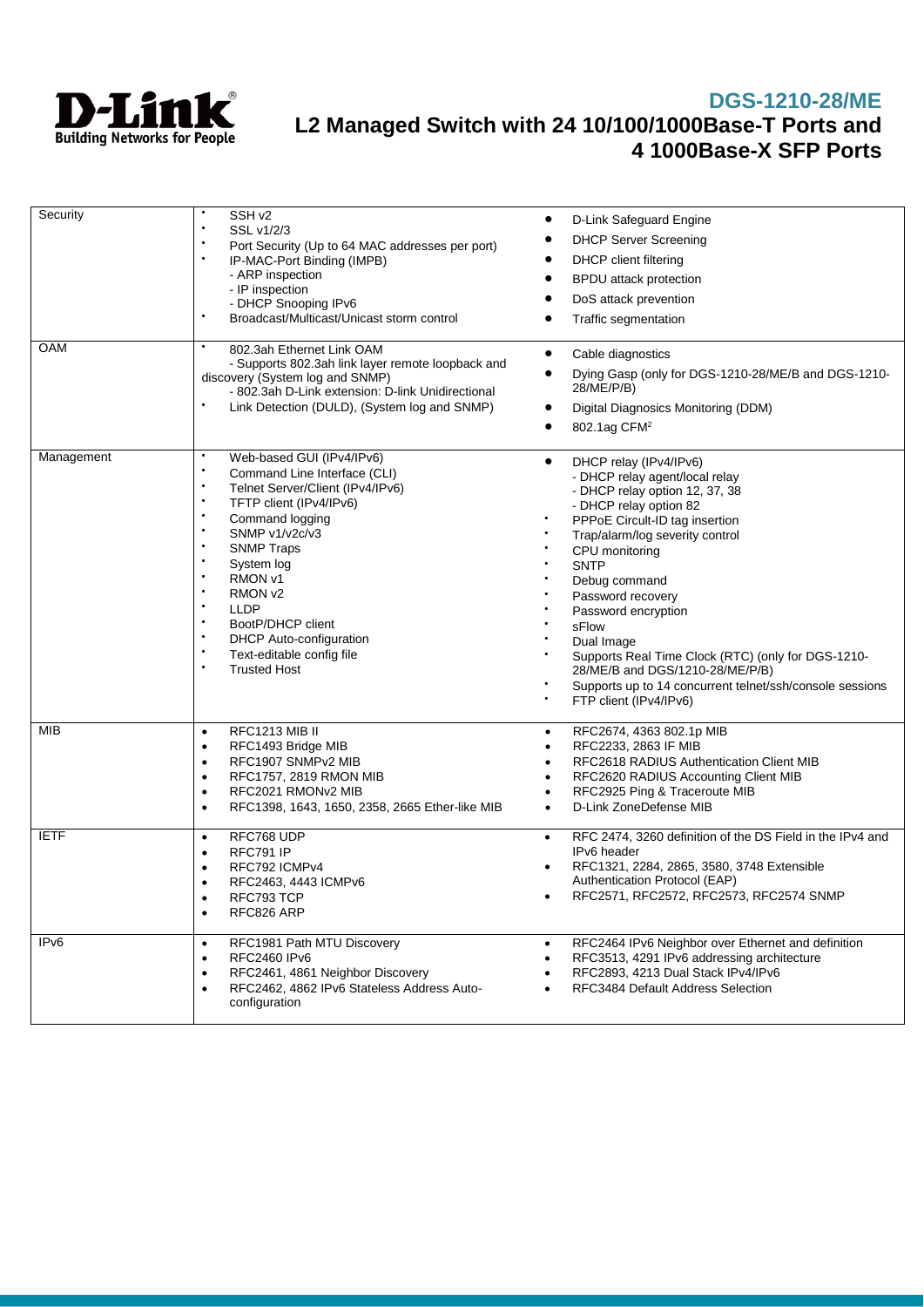

| <b>Physical Parameters</b>                                                            |                                                                               |                                                            |                                           |
|---------------------------------------------------------------------------------------|-------------------------------------------------------------------------------|------------------------------------------------------------|-------------------------------------------|
| Dimensions (L x W x H)                                                                |                                                                               | $\bullet$ 440 x 140 x 44 mm                                |                                           |
| Weight                                                                                | • 1.66 kg                                                                     | • 2.21 kg                                                  | • 2.21 kg                                 |
| <b>Environmental Conditions</b>                                                       |                                                                               |                                                            |                                           |
| Power Input                                                                           | • AC Input: 100 to 240 V AC, 50/60 Hz                                         |                                                            |                                           |
| <b>Maximum Power</b><br>Consumption                                                   | • 18.8 W                                                                      | • 19.14 W                                                  | • 19.14 W                                 |
| <b>Standby Power</b>                                                                  | • 100 V: 17.65 W                                                              | • 100 V: 7.87 W                                            | • 100 V: 7.87 W                           |
| Consumption                                                                           | • 240 V: 17.84 W                                                              | • 240 V: 8.21 W                                            | • 240 V: 8.21 W                           |
| <b>Heat Dissipation</b>                                                               | • 76.59 BTU/hr                                                                | • 60.12 BTU/hr                                             | • 60.12 BTU/hr                            |
| MTBF (hours)                                                                          | • 388,138                                                                     | $-497,918$                                                 | $-497,918$                                |
| Acoustic                                                                              |                                                                               | $\bullet$ 0 dB                                             |                                           |
| <b>Power Surge Protection</b>                                                         |                                                                               | • All Ethernet ports support IEC61000-4-5 surge protection |                                           |
| <b>Internal Power Supply</b>                                                          | • 24 W (output: 12 V/2 A)                                                     | • 24 W (output: 12 V/2 A)                                  | • 54 W (output: 12 V/3.8 A, 13.6 V/0.6 A) |
| Ventilation                                                                           |                                                                               | • Fanless                                                  |                                           |
| Temperature                                                                           |                                                                               | • Operating: -5 to 50 °C<br>• Storage: 40 to 70 °C         |                                           |
| Humidity                                                                              | • Operating: 10% to 90% non-condensing<br>• Storage: 5% to 90% non-condensing |                                                            |                                           |
| Package Contents                                                                      |                                                                               |                                                            |                                           |
| • DGS-1210-28/ME switch<br>• Power cord<br>$\bullet$ Power cord retainer <sup>3</sup> |                                                                               |                                                            |                                           |
| • RJ-45 console cable <sup>3</sup>                                                    |                                                                               |                                                            |                                           |
| • 2 brackets for 19-inch rack mounting<br>• 4 rubber feet                             |                                                                               |                                                            |                                           |
| • Mounting kit                                                                        |                                                                               |                                                            |                                           |
| • Quick Installation Guide <sup>3</sup>                                               |                                                                               |                                                            |                                           |
| <b>Others</b>                                                                         |                                                                               |                                                            |                                           |
| EMI                                                                                   |                                                                               | • FCC Class A                                              |                                           |
|                                                                                       |                                                                               | $\bullet$ CE Class A                                       |                                           |
|                                                                                       |                                                                               | $\bullet$ VCCI                                             |                                           |
|                                                                                       |                                                                               | $\bullet$ BSMI                                             |                                           |
|                                                                                       |                                                                               | $\bullet$ CCC                                              |                                           |
| Safety                                                                                |                                                                               | $\overline{CE}$                                            |                                           |
|                                                                                       |                                                                               | $\bullet$ LVD                                              |                                           |
|                                                                                       |                                                                               | $\bullet$ UL<br>$\bullet$ CB                               |                                           |
|                                                                                       |                                                                               |                                                            |                                           |

<sup>1</sup> Not included in the package contents.

 $^2$ Only for B1 hardware version.<br> $^3$  Is not supplied with DGS-1210-28/ME/A2B.

Note: The latest software version (v7.00) for B1 hardware version does not support backward compatibility with A1 hardware version.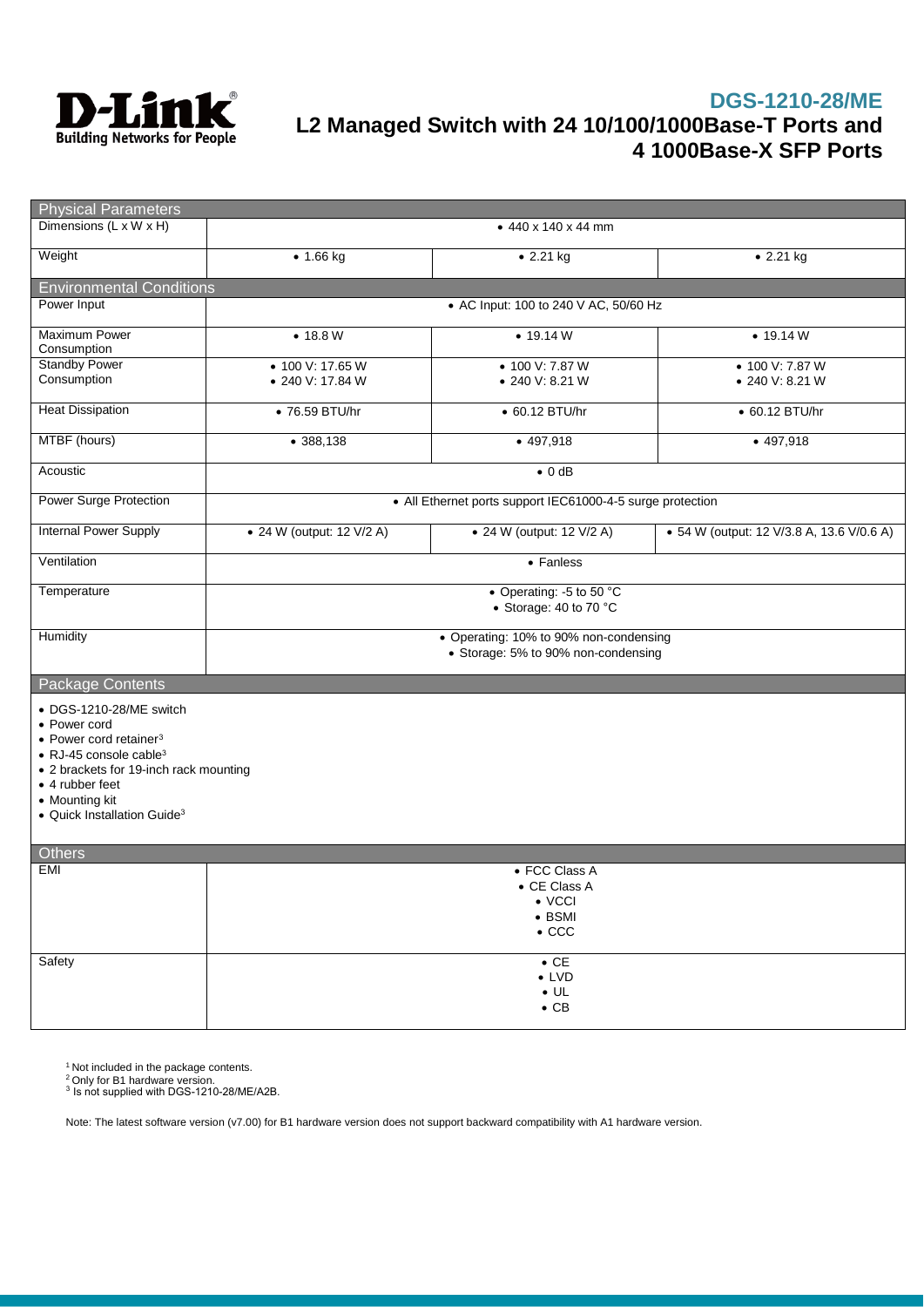

| Order Information                   |                                                                                                                                                                                                 |  |
|-------------------------------------|-------------------------------------------------------------------------------------------------------------------------------------------------------------------------------------------------|--|
| <b>Part Number</b>                  | Description                                                                                                                                                                                     |  |
| DGS-1210-28/ME/A                    | L2 Managed Switch with 24 10/100/1000Base-T Ports and 4 1000Base-X SFP Ports                                                                                                                    |  |
| DGS-1210-28/ME/UPS/A                | L2 Managed Switch with 24 10/100/1000Base-T Ports, 4 1000Base-X SFP Ports, UPS Function When Connecting External<br>12 V DC Battery and Battery Rechargeability                                 |  |
| DGS-1210-28/ME/DC/A                 | L2 Managed Switch with 24 10/100/1000Base-T Ports, 4 1000Base-X SFP Ports and DC Power Supply                                                                                                   |  |
| DGS-1210-28/ME/RPS/A                | L2 Managed Switch with 24 10/100/1000Base-T Ports and 4 1000Base-X SFP Ports, Powered from 220 V Power Supply or<br>External 12 V DC Power Supply                                               |  |
| DGS-1210-28/ME/B                    | L2 Managed Switch with 24 10/100/1000Base-T Ports, 4 1000Base-X SFP Ports, Powered from 220 V Power Supply or<br>External 12 V DC Power Supply, and Switch Power Status Monitoring              |  |
| DGS-1210-28/ME/P/B*                 | L2 Managed Switch with 24 10/100/1000Base-T Ports, 4 1000Base-X SFP Ports, UPS Function When Connecting External<br>12 V DC Battery, Battery Rechargeability and Switch Power Status Monitoring |  |
| DGS-1210-28/ME/DC/B                 | L2 Managed Switch with 24 10/100/1000Base-T Ports, 4 1000Base-X SFP Ports, Powered from 36-72 V DC Main Power<br>Supply, 12 V DC Redundant Power Supply, and Switch Power Status Monitoring     |  |
| <b>Optional Management Software</b> |                                                                                                                                                                                                 |  |
| DV-700-N25-LIC                      | D-View 7 - 25 Node License                                                                                                                                                                      |  |
| DV-700-N50-LIC                      | D-View 7 - 50 Node License                                                                                                                                                                      |  |
| DV-700-N100-LIC                     | D-View 7 - 100 Node License                                                                                                                                                                     |  |
| DV-700-N250-LIC                     | D-View 7 - 250 Node License                                                                                                                                                                     |  |
| DV-700-N500-LIC                     | D-View 7 - 500 Node License                                                                                                                                                                     |  |
| DV-700-N1000-LIC                    | D-View 7 - 1000 Node License                                                                                                                                                                    |  |
| DV-700-P5-LIC                       | D-View 7 - 5 Probe License                                                                                                                                                                      |  |
| DV-700-P10-LIC                      | D-View 7 - 10 Probe License                                                                                                                                                                     |  |
| DV-700-P25-LIC                      | D-View 7 - 25 Probe License                                                                                                                                                                     |  |
| DV-700-P50-LIC                      | D-View 7 - 50 Probe License                                                                                                                                                                     |  |
| DV-700-P100-LIC                     | D-View 7 - 100 Probe License                                                                                                                                                                    |  |
| <b>Optional SFP Transceivers</b>    |                                                                                                                                                                                                 |  |
| DEM-310GT                           | 1000Base-LX Single-Mode SFP transceiver (up to 10 km)                                                                                                                                           |  |
| DEM-311GT                           | 1000Base-SX Multi-Mode SFP transceiver (up to 550 m)                                                                                                                                            |  |
| <b>DEM-312GT2</b>                   | 1000Base-SX+ Multi-Mode SFP transceiver (up to 2 km)                                                                                                                                            |  |
| DEM-314GT                           | 1000Base-LHX Single-Mode SFP transceiver (up to 50 km)                                                                                                                                          |  |
| DEM-315GT                           | 1000Base-ZX Single-Mode SFP transceiver (up to 80 km)                                                                                                                                           |  |
| <b>DGS-712</b>                      | 1000Base-T Copper SFP transceiver (up to 100 m)                                                                                                                                                 |  |
| <b>DEM-302S-LX</b>                  | 1000Base-LX Single-Mode SFP transceiver (up to 2 km)                                                                                                                                            |  |